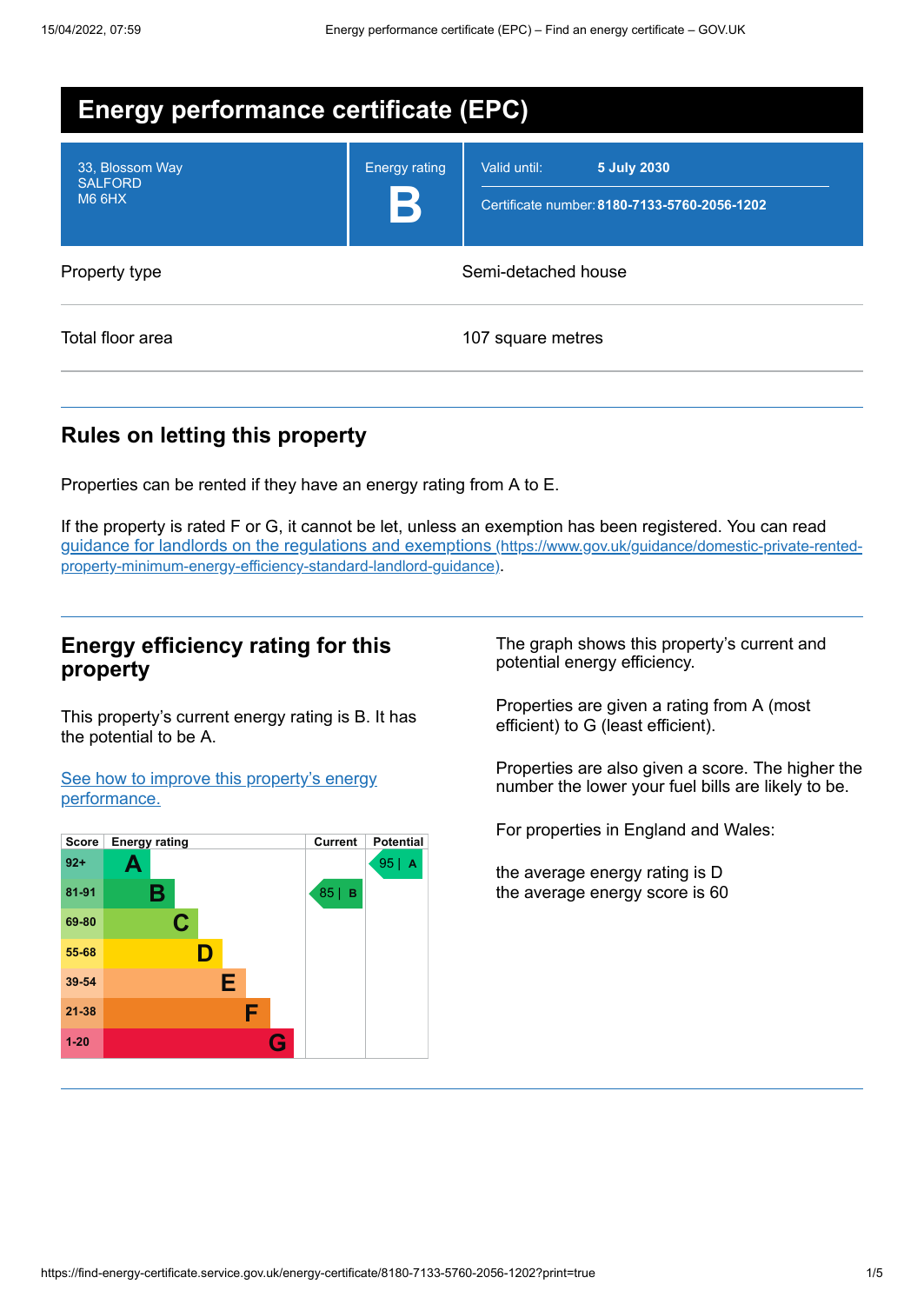# **Breakdown of property's energy performance**

This section shows the energy performance for features of this property. The assessment does not consider the condition of a feature and how well it is working.

Each feature is assessed as one of the following:

- very good (most efficient)
- good
- average
- poor
- very poor (least efficient)

When the description says "assumed", it means that the feature could not be inspected and an assumption has been made based on the property's age and type.

| <b>Feature</b>       | <b>Description</b>                                                       | Rating    |
|----------------------|--------------------------------------------------------------------------|-----------|
| Walls                | Average thermal transmittance 0.26 W/m <sup>2</sup> K                    | Very good |
| Roof                 | Average thermal transmittance 0.13 W/m <sup>2</sup> K                    | Very good |
| Floor                | Average thermal transmittance 0.17 W/m <sup>2</sup> K                    | Very good |
| Windows              | High performance glazing                                                 | Very good |
| Main heating         | Boiler and radiators, mains gas                                          | Good      |
| Main heating control | Time and temperature zone control                                        | Very good |
| Hot water            | From main system                                                         | Good      |
| Lighting             | Low energy lighting in all fixed outlets                                 | Very good |
| Air tightness        | Air permeability 6.3 m <sup>3</sup> /h.m <sup>2</sup> (assessed average) | Good      |
| Secondary heating    | None                                                                     | N/A       |

## **Primary energy use**

The primary energy use for this property per year is 76 kilowatt hours per square metre (kWh/m2).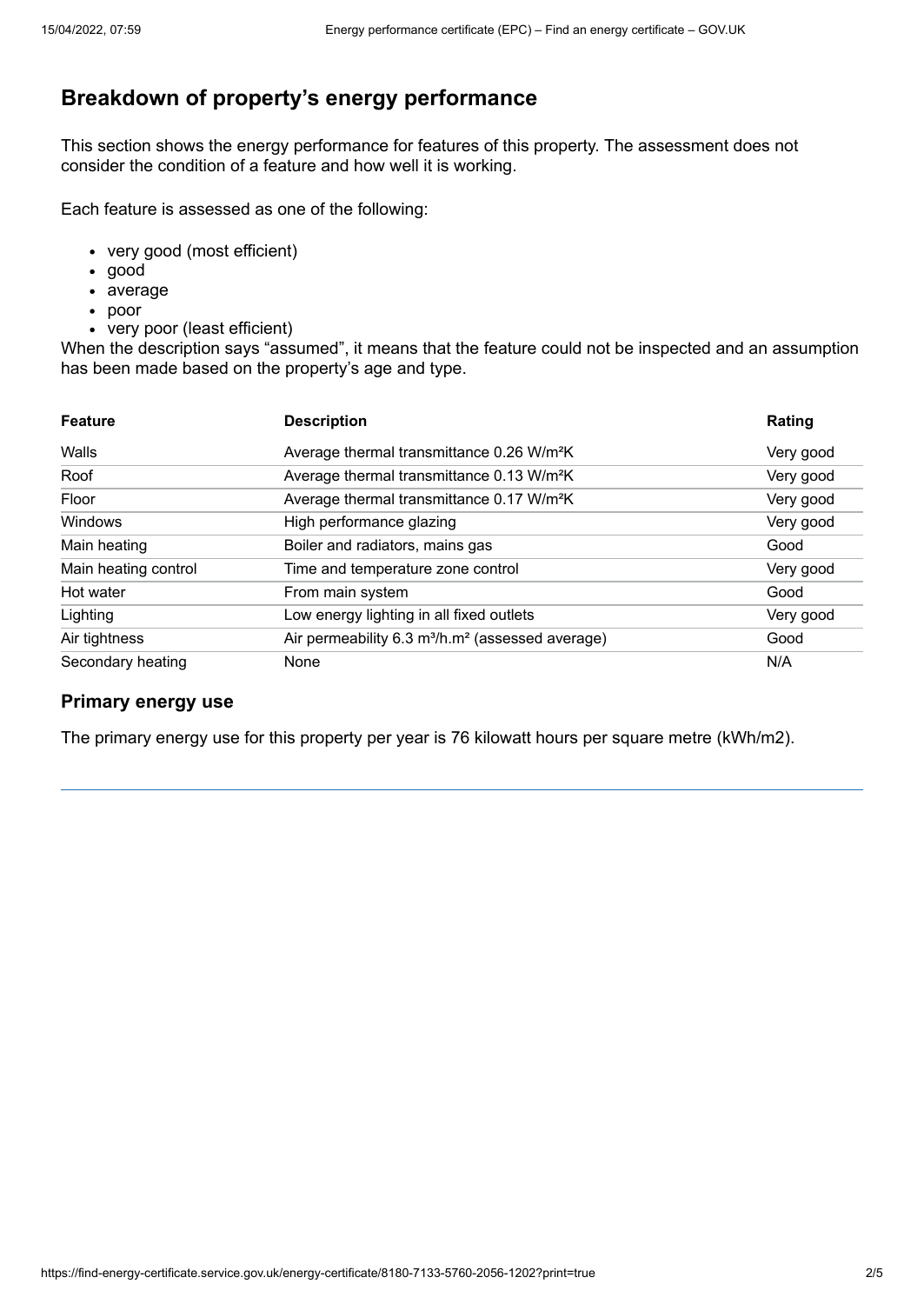| <b>Environmental impact of this</b><br>property                                                        |                             | This property produces                                                                                                                        | 1.4 tonnes of CO2 |
|--------------------------------------------------------------------------------------------------------|-----------------------------|-----------------------------------------------------------------------------------------------------------------------------------------------|-------------------|
| This property's current environmental impact<br>rating is B. It has the potential to be A.             |                             | This property's potential<br>production                                                                                                       | 0.4 tonnes of CO2 |
| Properties are rated in a scale from A to G<br>based on how much carbon dioxide (CO2) they<br>produce. |                             | By making the recommended changes, you<br>could reduce this property's CO2 emissions by<br>1.0 tonnes per year. This will help to protect the |                   |
| Properties with an A rating produce less CO2                                                           |                             | environment.                                                                                                                                  |                   |
| than G rated properties.                                                                               |                             | Environmental impact ratings are based on<br>assumptions about average occupancy and                                                          |                   |
| An average household<br>produces                                                                       | 6 tonnes of CO <sub>2</sub> | energy use. They may not reflect how energy is<br>consumed by the people living at the property.                                              |                   |
|                                                                                                        |                             |                                                                                                                                               |                   |

# <span id="page-2-0"></span>**How to improve this property's energy performance**

Making any of the recommended changes will improve this property's energy efficiency.

If you make all of the recommended changes, this will improve the property's energy rating and score from B (85) to A (95).

| <b>Recommendation</b>        | <b>Typical installation cost</b> | <b>Typical yearly saving</b> |
|------------------------------|----------------------------------|------------------------------|
| 1. Solar water heating       | £4.000 - £6.000                  | £29                          |
| 2. Solar photovoltaic panels | £3.500 - £5.500                  | £303                         |

## **Paying for energy improvements**

Find energy grants and ways to save energy in your home. [\(https://www.gov.uk/improve-energy-efficiency\)](https://www.gov.uk/improve-energy-efficiency)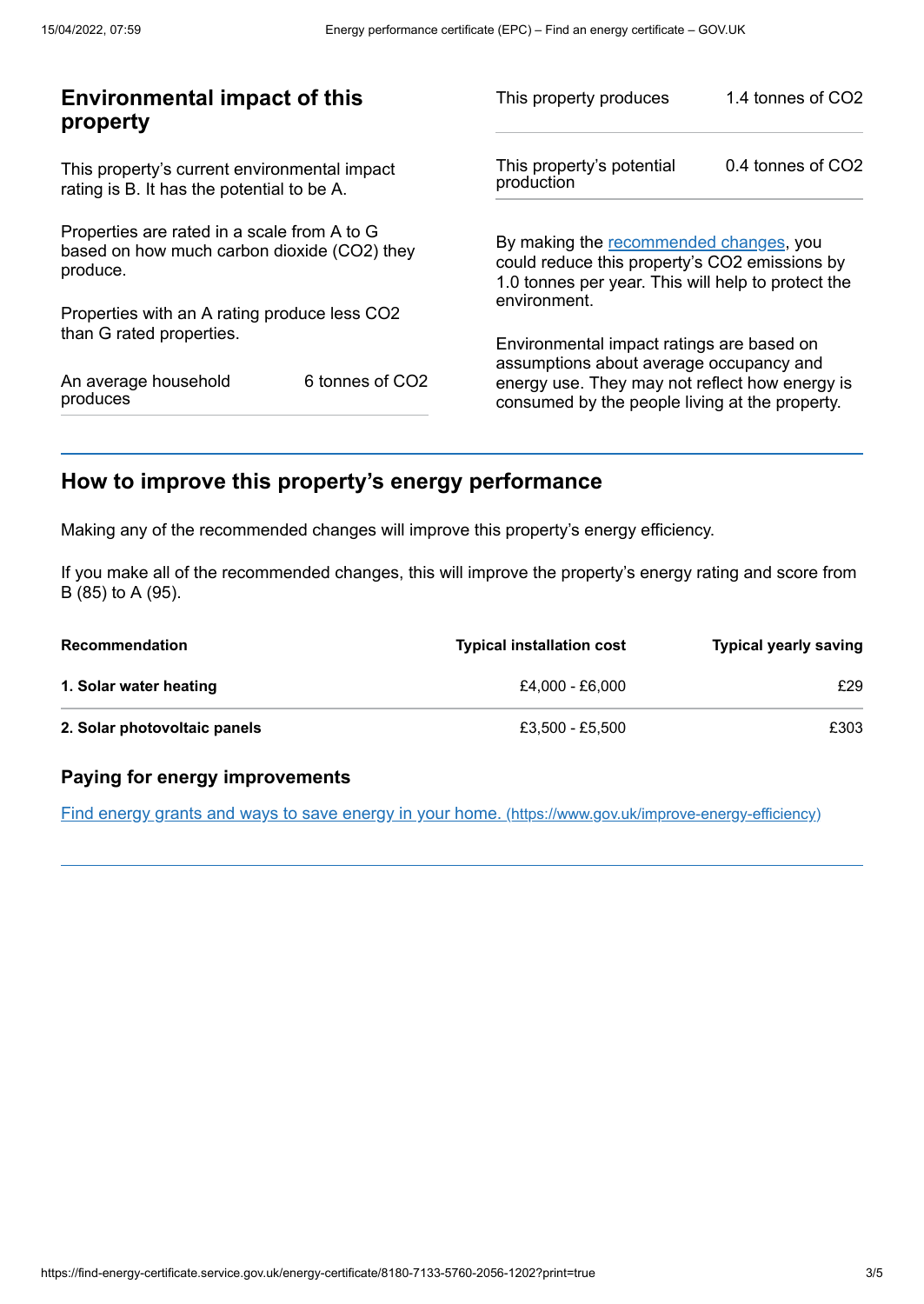## **Estimated energy use and potential savings**

| Estimated yearly energy<br>cost for this property | £401 |
|---------------------------------------------------|------|
| Potential saving                                  | F29  |

The estimated cost shows how much the average household would spend in this property for heating, lighting and hot water. It is not based on how energy is used by the people living at the property.

The estimated saving is based on making all of the [recommendations](#page-2-0) in how to improve this property's energy performance.

For advice on how to reduce your energy bills visit Simple Energy Advice [\(https://www.simpleenergyadvice.org.uk/\)](https://www.simpleenergyadvice.org.uk/).

#### **Heating use in this property**

Heating a property usually makes up the majority of energy costs.

#### **Estimated energy used to heat this property**

| Space heating | 3126 kWh per year |
|---------------|-------------------|
| Water heating | 1748 kWh per year |

#### **Potential energy savings by installing insulation**

The assessor did not find any opportunities to save energy by installing insulation in this property.